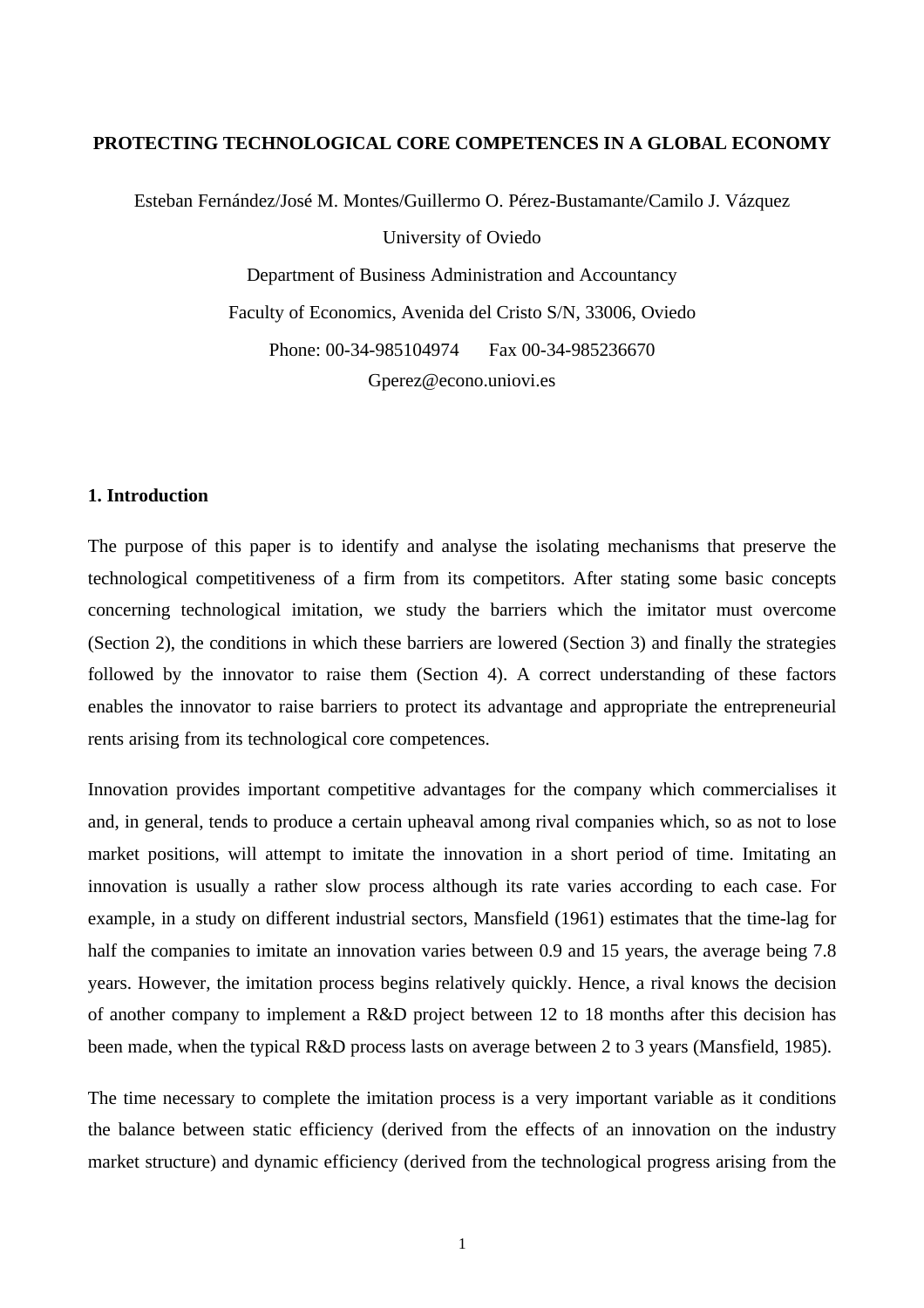innovation). The more time taken to imitate, the less competition in the market place and the greater the advantages of the monopoly benefits for the innovator. In these circumstances there is a strong incentive to invest in the technological development. On the other hand, if a rapid imitation is foreseen the incentives are substantially lowered. For companies it would be more profitable to copy the innovations developed by others, given that competition will make it unfeasible to pass on to the prices the expenditure incurred to develop them. In general terms, this free rider behaviour will finally result in a suboptimal investment in innovation activities. Nor can we forget that imitating innovation provides advantages which are no less important. Imitation is an act of "creative copying" - a "copy" because it tries to reproduce the innovator's technology and "creative" as it entails introducing modifications and gradual improvements which perfect the correct functioning of the technology and contribute to adapting it to the differentiated demands of the diverse market segments. On the other hand, imitation avoids over-investment in R&D and could increase the customers' benefits gained as rivalry between the companies intensifies. Evidence in this sense shows, however, that there are few competitors capable of imitating an innovation between 3 and 5, in the case of radical innovations and between 6 and 10 in the case of incremental ones (Levin *et al.*, 1987). Consequently, the low number of imitators creates favourable conditions to reach collusive agreements which can reduce the loss of monopoly benefits arising from the innovation.

# **2. Barriers to imitation**

There are a series of barriers to imitation that, in order to be overcome require high spending dissipating thus a large part of the imitator's profits. These barriers are linked to the two basic problems which are raised in any imitation. The first, is a problem of information concerning the technology which they attempt to imitate; what it consists of, what advantages it provides and its nature and complexity. The varying ease with which these questions can be answered depends on the transparency of the technology itself and the degree of causal ambiguity experienced by the imitator. The second problem refers to the acquisition and economic exploitation of the technology. In this sense, the barriers to imitation are created due to factors which substantially increase the cost of replicating the technology and overcoming the first mover advantages of the innovator.

## **2.1. Transparency and causal ambiguity**

To imitate a technology it is necessary to have information on its characteristics and the advantages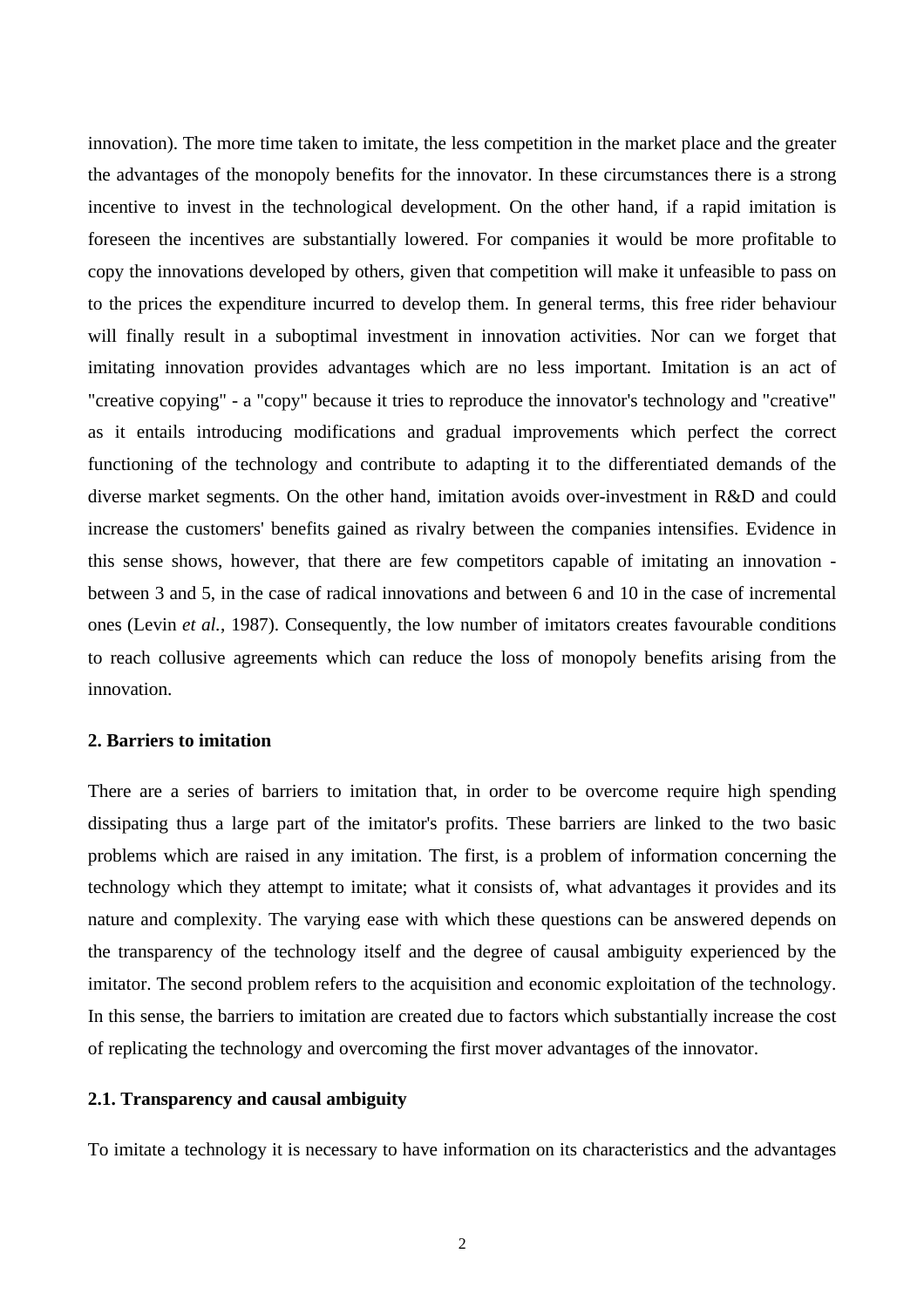it provides. Obtaining this information can be very expensive and difficult. Along these lines, Davis and North (1971) underline that cost-lowering in the acquisition of necessary information on the new technologies seems to have been a crucial determinant in the increase of the imitation rate of the innovations.

Language barriers and the opacity of the competitive advantage also make the technology less transparent. Although English is the international scientific language, many documents and journals are published in other languages and so are inaccessible to the majority of organisations; this is the case, for example, of more than ten thousand Japanese technical publications (Badaracco, 1991). An efficient way of reducing the visibility of the technology advantages is to hide the profits arising from technology by consolidating the balance sheets of the company's different businesses to prevent rivals distinguishing the profitable technologies from those which are not so.

Causal ambiguity refers to "the basic ambiguity concerning the nature of the causal connections between actions and results" (Lippman and Rumelt, 1982), which prevents -in our case- identifying the factors which make up the technological system to be imitated. The causal ambiguity experienced by the imitator is determined by the complexity of the system and the nature of the constituent technologies. A complex technological system with a high component of tacit knowledge (Polanyi, 1967) sets up barriers to its understanding and learning and so it is difficult to replicate and transfer even within the company itself. In this sense, causal ambiguity does not only prevent external imitation but also explains why some companies find great difficulties in replicating their most competitive technologies (Teece, 1985), which might mean a restriction of business growth (Kogut and Zander, 1995).

Complexity is related to the number of technologies involved in the technological system and the knowledge required to combine them. To replicate a complex system the imitator must master all the technologies forming it and be aware of the causal connections which link them. The more numerous, intricate and tacit, the more difficult it will be to work out their uncovering. On the other hand, complexity is associated with high costs and risks, which contribute to putting off potential imitators. The tacit nature of the knowledge bases that supports part of the system technologies also negatively influences their imitation.

## **2.2. Uncertain and costly imitability**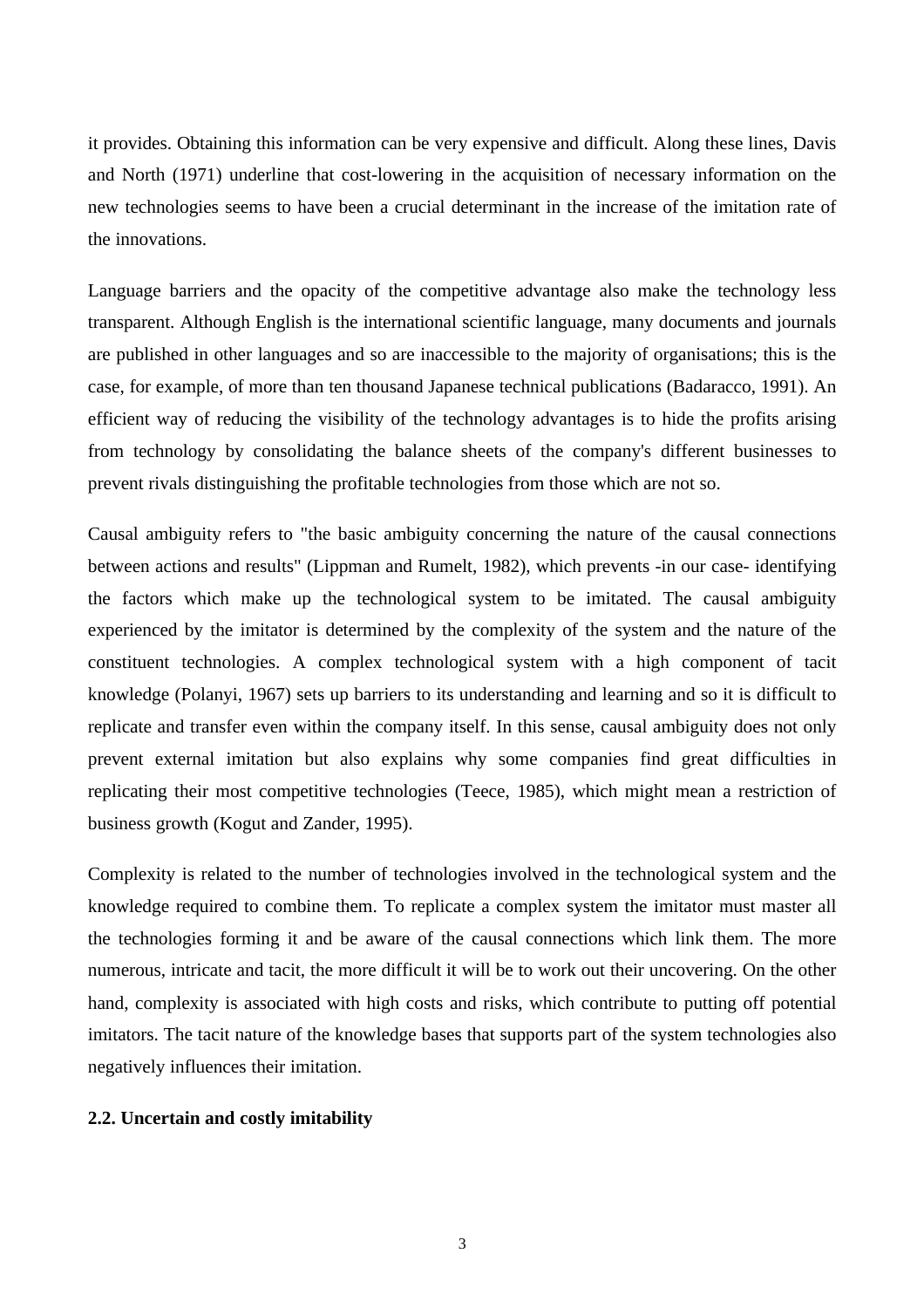The imitation of new technology can be impeded by the uncertain expected outcome of the imitation process. This uncertainty arises from the stochastic nature of the accumulation process of technological knowledge. Given the difficulty involved in identifying and controlling the relevant variables, the results of the process are uncertain, random and nothing assures that the imitator will achieve the same success as the innovator.

The very knowledge that there exists a new attractive product and the mere examination of its specifications are often an unsuitable base for a successful imitation. The knowledge acquired in the research effort or by implementing the technology may be necessary to imitate many products (especially if they have a high degree of complexity); and lack of this knowledge is an important barrier to imitation. Sometimes the company should gain the knowledge by itself through learning by doing, which involves establishing at least a pilot plant where the operation process simulates the conditions of full-scale production, making irreversible investments which markedly increase the exit costs in case of failure. In this way, the knowledge related to learning by doing cause technology obtaining to be slow and costly for the imitator.

An additional barrier to be overcome by the imitator takes the form of the costs associated with the adjustments which must be introduced to replicate an innovation. The introduction of a new technology, maintaining its organisational design and its previous resource base can destroy the relations existing between these elements, generating the suboptimizing of the system as a whole. To take full advantage of the new technology's potential it is necessary to introduce adjustments in other related elements of the system such as the business organisation or culture. These adjustments generate various costs, which range from redundancies to sunk costs due to investments in current technology -specific assets which must be avoided. To the above costs we must also add those caused by the tensions and conflicts arising from the changes required in the power structure of the organisation (Leonard-Barton, 1992).

#### **2.3. First mover advantages**

The longer the rivals take to imitate a new technology, the greater the opportunity for the innovating company to introduce incremental improvements, thus remaining the technological leader. It will also have more time to establish a strong market position which enables it to impose its technological standard, acquire a significant market share and spread its exclusive co-operation network of technological partners, suppliers, distributors and customers.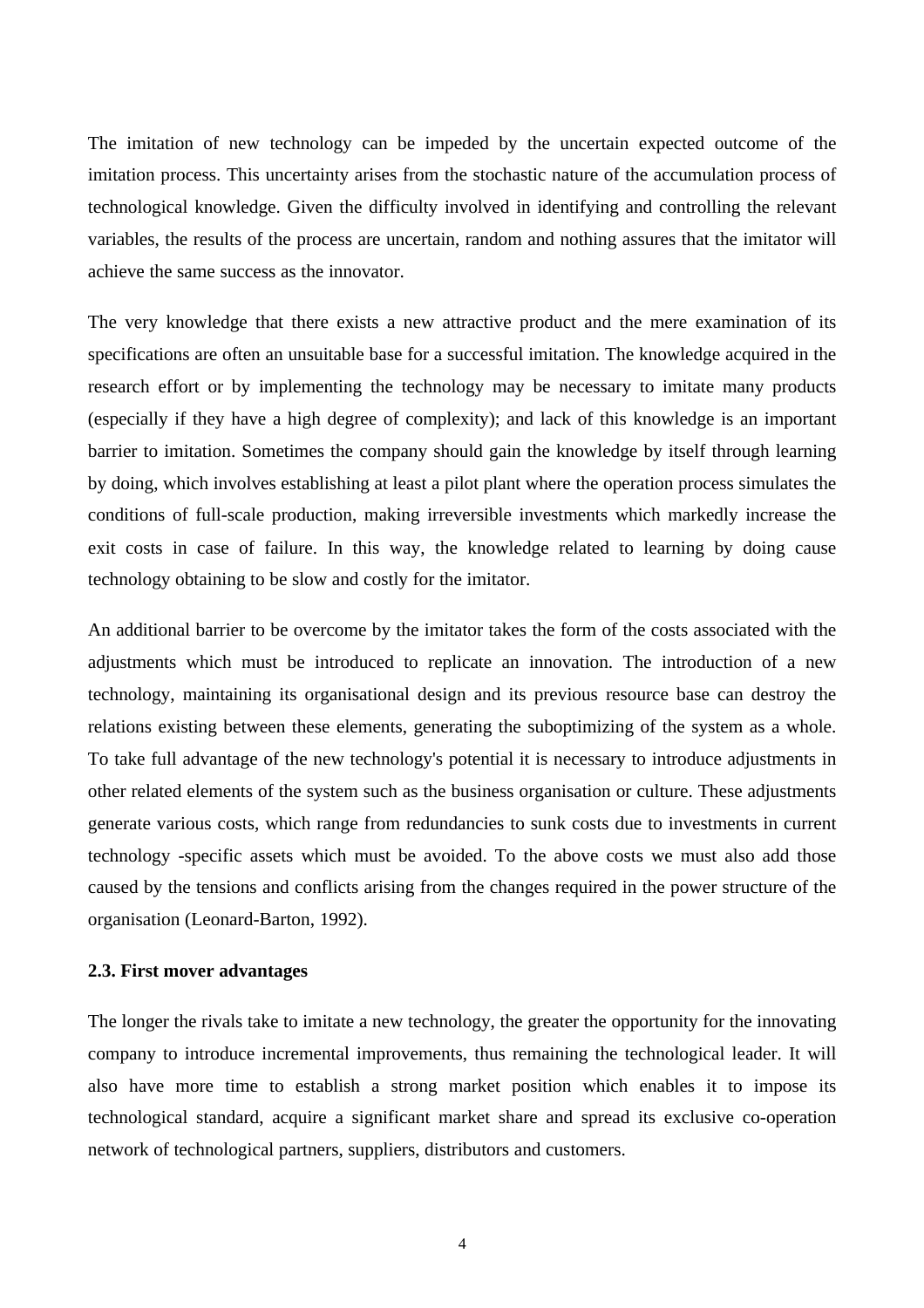The innovator gains time to consolidate its market leadership when patenting the innovation. By means of patent control it can limit and restrict the use of a certain technology. For example, when the DuPont scientists invented nylon they did not limit themselves to patenting the basic composition of superpolymers and their production process but they researched the complete series of molecular variations with potentially similar properties to nylon, thus covering their discoveries with hundreds of patents preventing other companies from developing an effective substitute. Furthermore, when a company dominates a field by a massive accumulation of patents, not only does it prevent rival companies from operating, unless by their acquiescence, but it also becomes the logical buyer of the new related concepts patented by independent researchers. Patents can be used to strengthen the monopoly benefits by carrying out related sales, conditioning the sale of the patented product to the purchase of another product or service - generally complementary - which could be acquired in a competitive market (Levin *et al.*, 1987). These and other advantages can encourage the companies to compete in a kind of patents race which substantially increases the costs of technology generation (Fudenberg *et al.*, 1983).

The duration and scope of patents are questions which directly affect the incentives for innovation. The longer the patent lasts, the greater the monopoly benefit received by the inventor and the greater the incentive to invent. There is substantial evidence to indicate, however, that the technological obsolescence of the patents is important. Studying the renewal applications of patents, Schankerman and Pakes (1986) found that the average economic life of patents was four years, with a confidence interval of 2.8 to 5.6 years. Hence, although there are differences between sectors or technologies, a longer protection period may not have significant effects on the benefits gained by the innovator.

The patent holder is interested in the patent scope being as broad as possible, so that it embraces not only the invention itself but also other related ones, enabling him to control the future evolution of a technology. A broad scope generates a market power that is converted into efficiency losses for competitors, at the same time as it discourages their efforts in incremental innovation.

The innovator also benefits of other first mover advantages (Lieberman and Montgomery, 1988, Kerin *et al.*, 1992). The innovating firm may have an influence on the technological standard that will be set for the industry, which will enable the innovator to profit from the "bandwagon" and "network" effects associated with defining this standard. On the supply side, the bandwagon effect brings it about that, by the initial sales and technology licences, interest for the new product will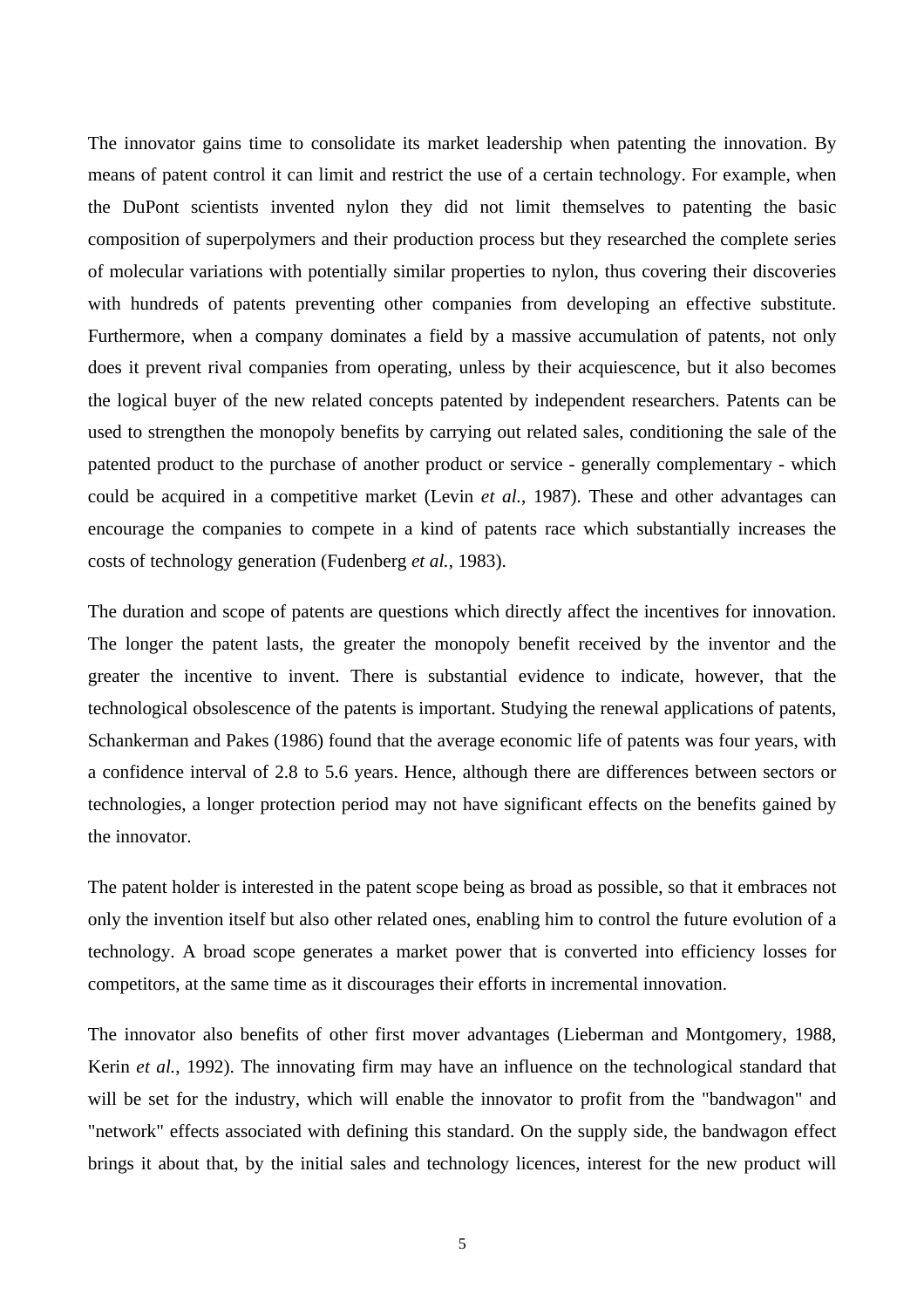increase, due to considering that it is going to become the norm or standard in the sector. From the demand point of view, the network effects produce externalities among users by providing them with a benefit which increases directly in proportion to the number of customers who have already acquired the technology (Katz and Shapiro, 1986). The cost of changing from one standard to another strengthens their loyalty to the first set standard. The costs entailed in this change are derived from the loss of investments in specialised assets (or co-specialised) and from the knowhow specific to this standard (Wernerfelt, 1985).

In the case of product innovations, the innovator can influence the customers' concept of the ideal attributes of the product (Carpenter and Nakamoto, 1989). The innovating firm can also choose the most profitable market segments and place itself in an optimal position. In the same way, anticipating the creation of a quality reputation and image, backed up by a brand or commercial name, the innovator only has to direct its marketing effort towards maintaining the clientele. The follower must allocate more resources in order to create more surprising and creative publicity to increase its renown and snatch clients away from the leading firm. Consequently, the cost the innovating company must incur to keep one of its customers is lower than the cost the imitator has to run up to snatch a customer away (Comanor and Wilson, 1979). Buzzell and Farris (1977) estimate that, on average, the percentage of sales devoted to sales promotion and publicity costs is 1.45% greater for early imitators compared to innovators. They also note that these costs are 2.12% higher for the latecomers compared to those of the early imitators. In fact, when the quality of the new product is not easily established by inspection or immediate experience the customers tend to be loyal to the first brand. Likewise, the innovator may take advantage of the most important users' opinions who are the leaders in market tendencies.

Market entry order is related to market share in such a way that the innovators gain larger market share than the latecomers (Kerin *et al.*, 1992). Hence, the innovator can attain important scale economies and exploit the experience associated to its use. The cost advantage is especially important as a barrier to entry when there is no market room for more than a few companies which are efficient in size and if the first company entering the market has already assured itself a high market share. Additionally, these advantages are strengthened when combined with an important commitment in the shape of substantial investments in assets and specific capabilities, which are irrecoverable should this market position be lost (Ghemawat, 1991). The experience effect works efficiently at the beginning of the product life cycle: the leader's advantage is obvious, as leadership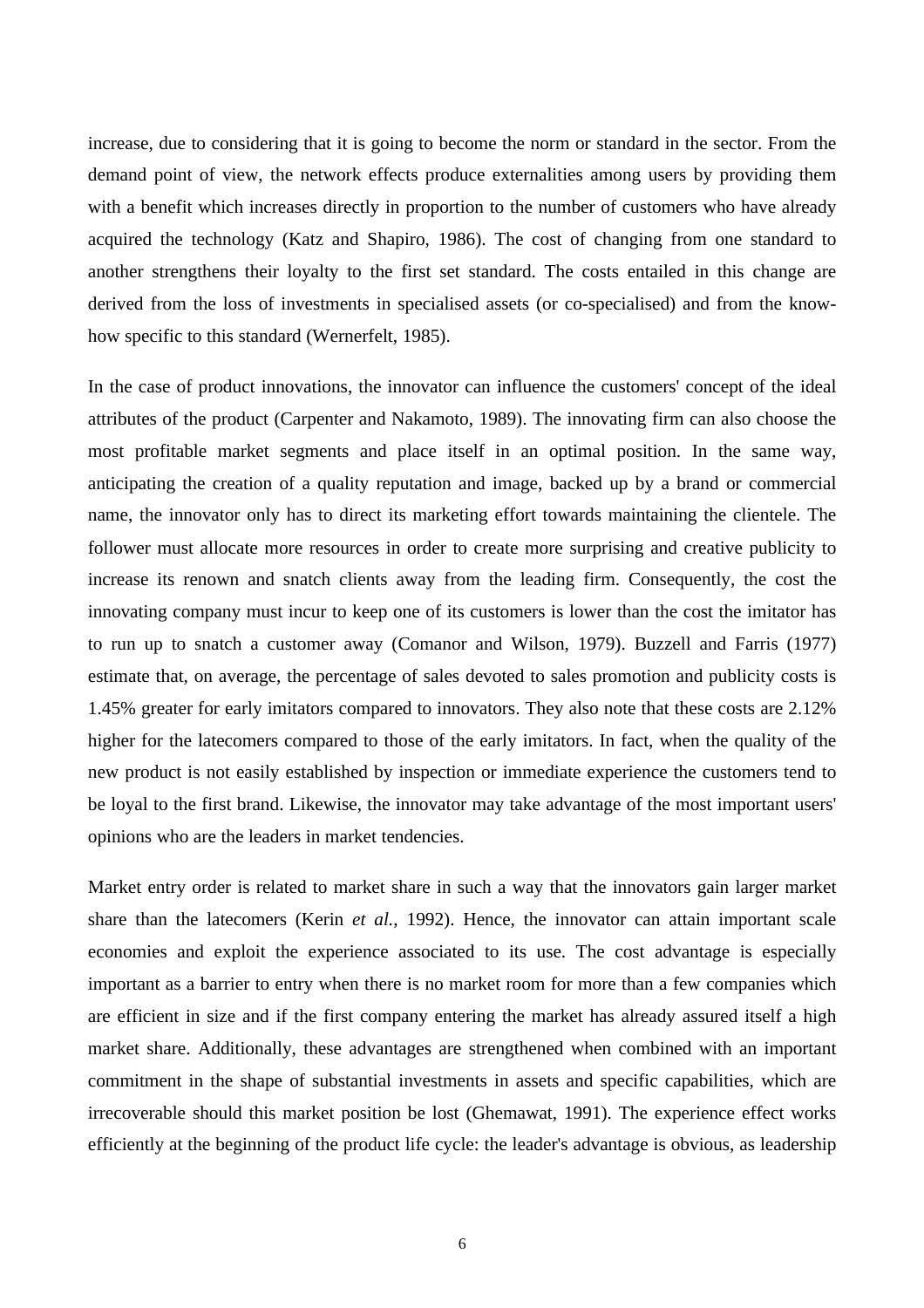in experience is obtained more easily in the early stages when production quickly doubles (experience increases tenfold when going from unit 2 to 2000, but only doubles when moving from 2000 to 4000). The company wishing to attain cost advantages will have to move along the experience curve and so its aim is to grow faster than the competitors (Abell and Hammond, 1979). To maintain the advantage of the experience effect, the know-how generated should be kept secret (Ghemawat and Spence, 1985).

The imitator can incur higher costs in the acquisition of certain factors and in product distribution. The first in the market obtains a privileged position which allows it to negotiate exclusively with the suppliers of materials or production equipment.

The innovator can also benefit from privileged access to certain scarce resources by means of exclusive long-term supply contracts. When the distribution channels have a limited capacity for transport, storing or sales, the distributors devote more resources and the best sites in the commercial establishment and shelf-position to the well-known brands as they have greater probability of being bought, precisely because the customers are loyal to these brands. In order to gain access to the distribution channels the imitator has to accept the disadvantageous conditions set up by the distributors, thus incurring greater distribution costs than those of the innovator. The innovator also puts pressure on Government bodies at all levels, to become the sole agent supplying the new technology. Finally, the innovator can construct a wide network of co-operation involving technological partners, suppliers, distributors and customers which creates a barrier to imitation as it will exclude those competitors who do not form part of the network. This exclusion prevents them from gaining access to the technological knowledge and the complementary assets necessary to exploit it (Lieberman and Montgomery, 1988).

To limit the innovator's first mover advantages, the imitator will try to shorten the imitation process. The problem therefore lies in that the innovator has to face up to the diseconomies of time compression. In the case of R&D investments, the appearance of diminishing returns due to time compression supposes that maintaining a certain investment ratio in R&D over time increases the stock of technological knowledge to a greater extent than the doubling of this ratio in half the time. That is to say, the accumulation of technological knowledge is more efficient when carried out gradually over time than when done instantaneously (Dierickx and Cool, 1989). These diseconomies of time compression apply to the accumulation of the complementary assets required to exploit the innovation in the market.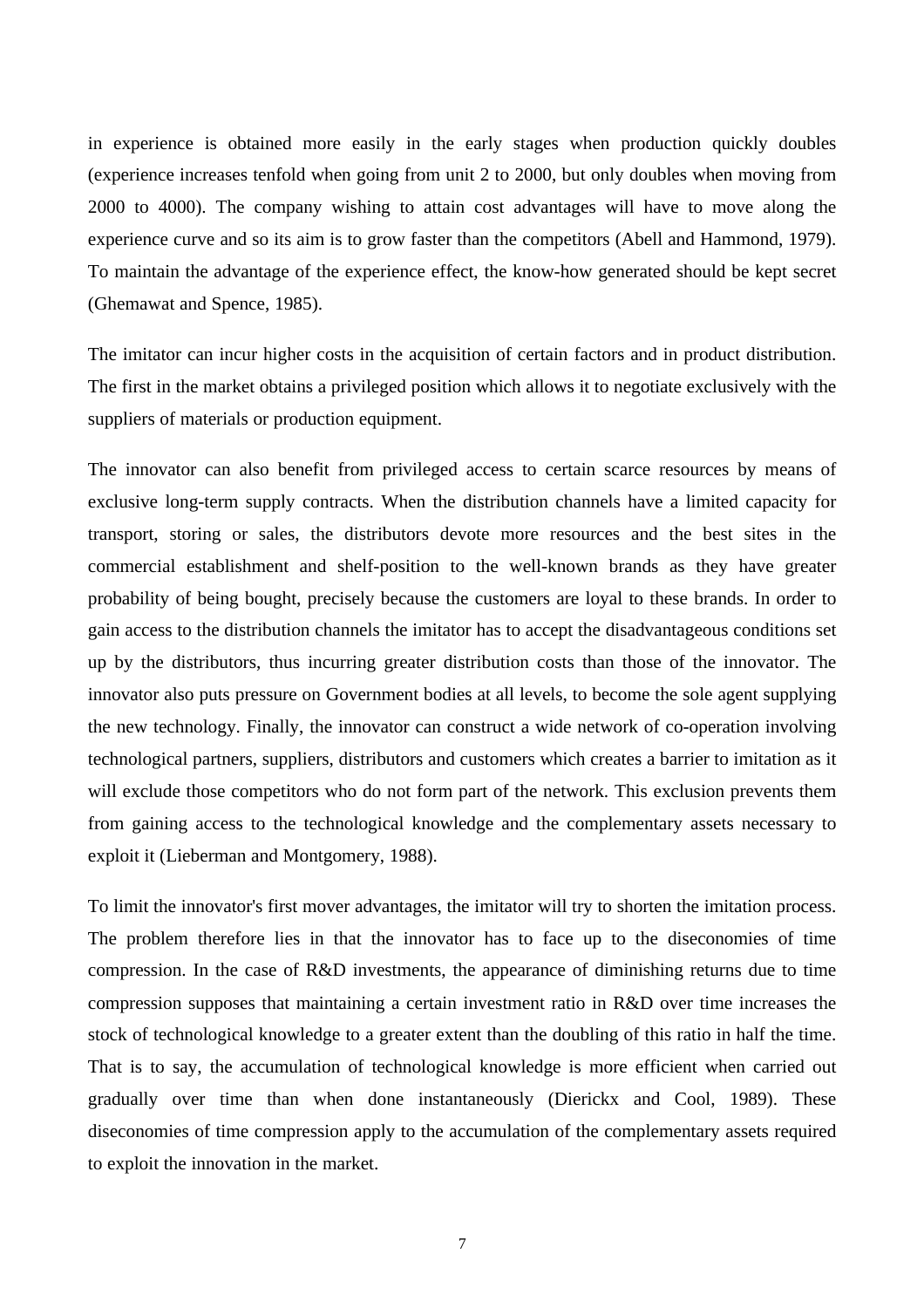## **2.4. Some empirical results**

The results of the studies by Levin *et al.* (1987) on the relative importance of the different factors conditioning the innovator's benefit show that patents are less effective than other appropriation mechanisms. In the case of process innovations, the following are considered more important –and in this order- first mover advantages, experience effect, trade secret and commercial capability of the innovator. Product patents are more effective than process patents but they are also considered less effective than first mover advantages, experience effect and commercial capability.

Analysis by sectors suggests that patents seem to be effective as a means of appropriating the benefits from innovation only in a small number of industries. Process patents are effective in the case of the pharmaceutical and chemical industries. Product patents are considered especially valuable for pharmaceutical products, pesticides, organic chemistry and bulk chemistry. Only in the case of pharmaceutical products it is considered that the patents constitute an appropriation method which is more effective than the rest. This is probably the effect of the administrative requirements indispensable to put a new medicine onto the market forcing the companies to divulge too much information about the product, thus making the protection by patent more valuable. Cockburn and Grilichies (1988) confirm that it is also in these sectors where patents and the announcements of new investments in R&D are more valued by the capital markets.

Another interesting result of the study by Levin *et al.* (1987) indicates that the average time necessary to effectively replicate a non-patented innovation oscillates between 6 and 12 months whereas the time needed to effectively duplicate a patented innovation varies from 1 to 3 years. As to the imitation costs, the results of the study by Mansfield *et al.* (1981) on 48 cases of product innovations in the pharmaceutical, chemical and electronics sectors show that the patented inventions have greater imitation costs than the non-patented ones (measured by the duplication costs/innovation costs ratio). This happens especially in those sectors where patents are more effective (pharmaceutical and chemical industry). In their study, Levin *et al*. (1987) find that these three sectors follow a similar pattern. A reason for the longer times and greater costs required to imitate patented inventions lies in the fact that the non-patented ones may be less important innovations and more easily reproducible; and the patented ones require the imitator to make changes or additional improvements to be able to exploit them without violating the patent right.

## **3. Eliminating barriers**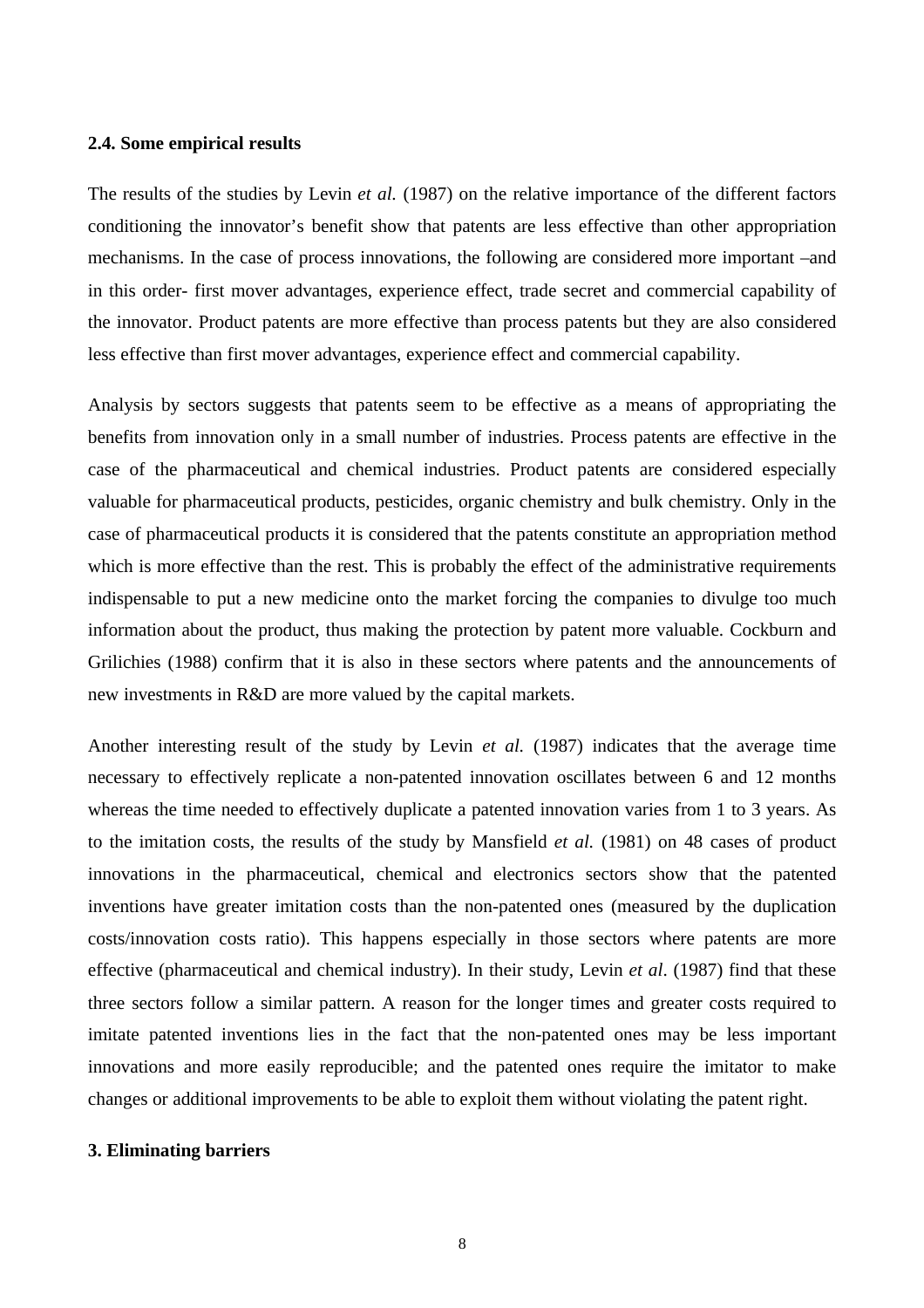The barriers for imitation are lowered when the technological knowledge supporting the innovation is presented in three forms: codified, in people's minds or incorporated in machines. This knowledge is termed "migratory" (Badaracco, 1991) as it can migrate easily towards competitors who have the complementary assets necessary to exploit it, wearing down the imitator's competitive advantage.

The causal ambiguity experienced is lower when the invention has been patented. The patent application requires a full, clear description of the invention in such a way that an expert in the matter is able to reproduce it. This information forms the basis of the patent documents to which access can be gained at a low cost. Once the patent has been granted and thus published, the patent documents form part of a database. With the patents system, inventions are revealed several years before their first use; whereas, if there were no patents, these inventions could only be known when the products were commercialised. Empirical evidence shows that 70% of the information written down in patent documents does not appear published in other types of information sources until five years later, if it is actually ever published. For example, the discoveries made by Karl Ziegler on opheline polymerisation, which won him the Nobel Prize for Chemistry in 1963 were published in the form of patents from 1953 to 1960 and only from this year onwards did they begin to appear in the form of research articles. Patents provide imitators useful information about the state of the art, the technological evolution in the sector or the technologies developed by the innovator. By accessing to this information the imitators can assimilate more easily and quickly the knowledge sustaining the patented innovation. This information combined with the knowledge the companies possess can give rise to an innovation even superior to the one they are trying to imitate.

The imitation potential of a technology is at its greatest when knowledge is: a) codified, as in this case it can easily be transferred (in blue prints or computer diskette), b) easily interpreted (it can be converted into equations or symbols which are universally understood) or c) easily assimilated (technology is independent of any cultural context) (Hamel *et al.*, 1989). Codified knowledge is translated into a set of interpretable rules and norms which facilitates its transmission and reproduction by third parties. Despite having a similar level of codification, a product technology is more easily imitated than a process technology especially if the latter requires specialised human resources (Von Hippel, 1988) since it is more difficult to gain access to this technology. In accordance with Mansfield (1985), the information on product innovation is diffused in less than a year in 70% of the cases, whereas 60% of the cases of process innovations take more than a year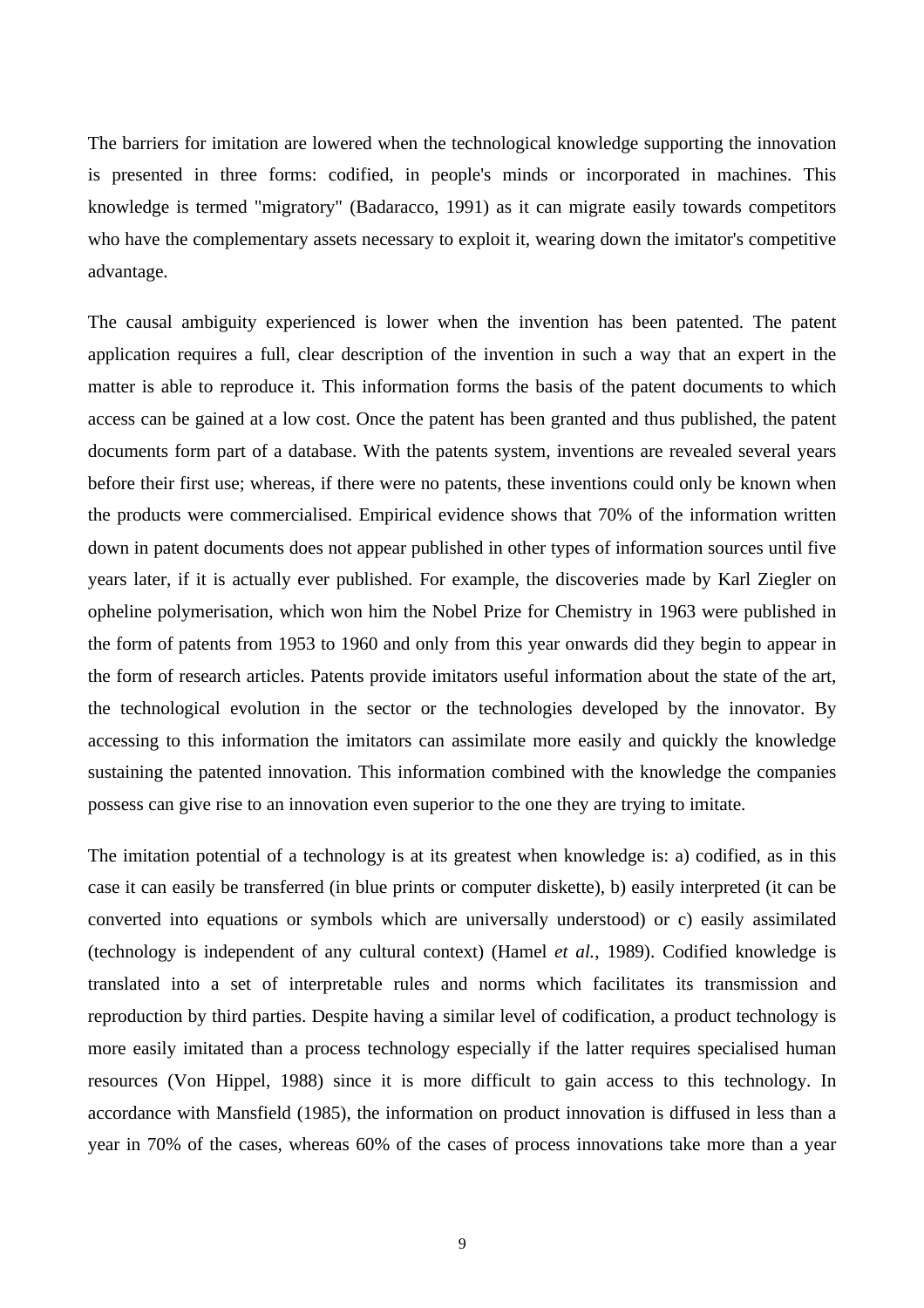and a half to be spread in the market.

The knowledge incorporated in the products and machinery is exposed to diverse types of industrial espionage. One of the most characteristic is reverse engineering: breaking down the product (or machine) into its basic components to understand the mechanics of its working and later imitate it improving its internal configuration.

Migratory knowledge is difficult to retain within the company. On the other hand, tacit knowledge is knowledge incorporated in the very reality of the company possessing it and does not migrate. It is context-specific and very difficult to transmit if not by demonstrating, observing, implementation and learning by practice (Polanyi, 1967).

Likewise, the availability of complementary resources necessary to exploit an innovation is a critical factor when the technological knowledge created by the innovator can easily migrate. Just as explained by Chandler (1990), in the capital-intensive industries the first companies to develop an appropriate organisational structure of supply, production and distribution to exploit the scope and scale economies associated with the new technologies appearing at the end of the nineteenth century, gained a competitive advantage which enabled them to remain leaders for decades. The key factor to success was not in many cases either the invention of new technologies or the commercialisation of a new product but rather making the necessary investments in complementary assets of supply and distribution to guarantee a continuous production flow and provide specialised after-sales services required for the diffusion of the new products. Furthermore, arising from the lack of complementary assets, the innovator undergoes a series of disadvantages which benefit the imitators. The imitator learns from the innovator, avoiding committing the same technological and commercial mistakes. Proof of this is that the imitation costs are lower than the innovation costs in most industries. Hence, Mansfield *et al.* (1981) point out that in the case of the innovations of electronic, chemical and pharmaceutical products the average cost of imitation was 65% of the innovation cost. The imitator faces less uncertainty as the market demand is better known and predictable. Furthermore, he finds less market resistance for the improved copied product, the innovator having convinced the potential users of the advantages of the innovation. On the other hand, the potential customers can delay the purchase and wait for the technical difficulties inherent in the launching of a new technology on the market to be lessened or rather wait for a second competitor to appear, so that they can benefit from greater price competition. The imitation process also involves the introduction of improvements perfecting the functioning of the innovation. By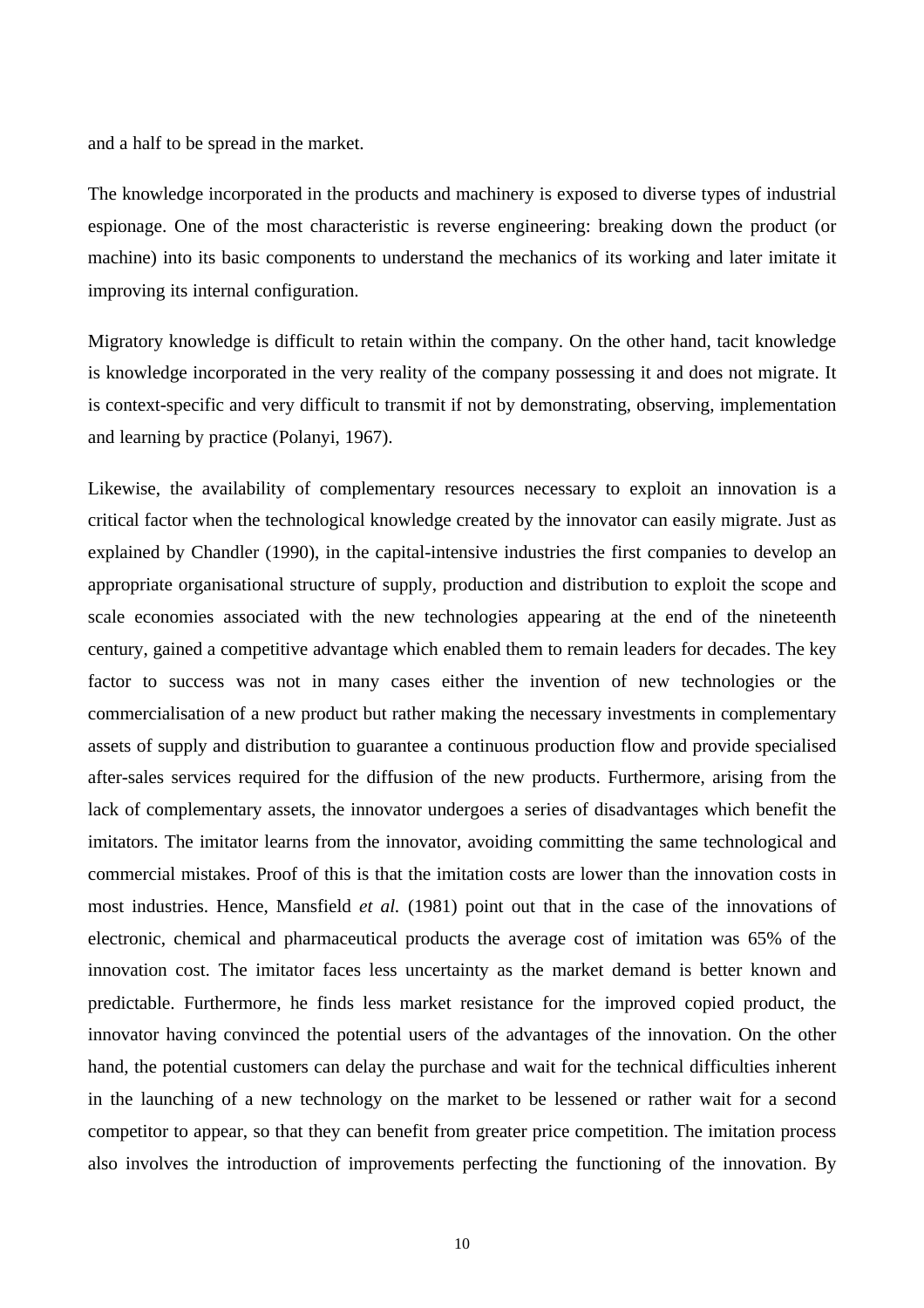means of these improvements the weakest flank of the innovator's market strategy can be attacked (Yip, 1983).

The innovator's vulnerability is also related to its inertia, for different reasons, preventing it from benefiting from the first mover advantages. The innovator may delay the introduction of the innovation so as not to cannibalise its current products or else to avoid the loss of investments specific to its previous technological capabilities. It can be affected by organisational flexibility problems: the application of a new technology requires considerable changes in the organisational patterns, in the business culture or in the company power structure which generate rejections and conflicts that delay or prevent the introduction of the innovation. The innovator may also be unwilling to improve the original design by introducing incremental improvements or the most recent technological advances in other related technologies (Lieberman and Montgomery, 1988, Yip, 1983). In fact, the innovator runs the risks of entering the market with a product which is not the best possible one or of manufacturing it with a technology which is not completely developed.

## **4. Defence of the imitation barriers**

To reinforce technology protection, the company can send its potential imitators an explicit sign that it will take full legal action or retaliate violently should its rights be violated, all the more so if for the manufacture of its products it had to make investments in irreversible assets. The threat of a hostile response to any attempt at imitation gains greater credibility the longer the useful life of the new technology and of the complementary assets required to exploit it (Eaton and Lipsey, 1980).

The innovator should take measures to avoid the diffusion of the technological knowledge to the competitors. Exploiting the causal ambiguity it may prefer to keep the innovation secret, as the patent reveals too much information, which enables competitors to develop variants of the basic technology. This strategy also has a disadvantage; if a competitor develops the same process or product he can use it without obtaining permission or paying royalties to the innovating company. Very important technical improvements which are not open to being patented are also kept secret. Hence, Hollander (1965) found that in the case of the DuPont rayon plants many of the small technical improvements which followed the introduction of the new technology had not been patented and that taken together they constituted a greater contribution to production than other major changes.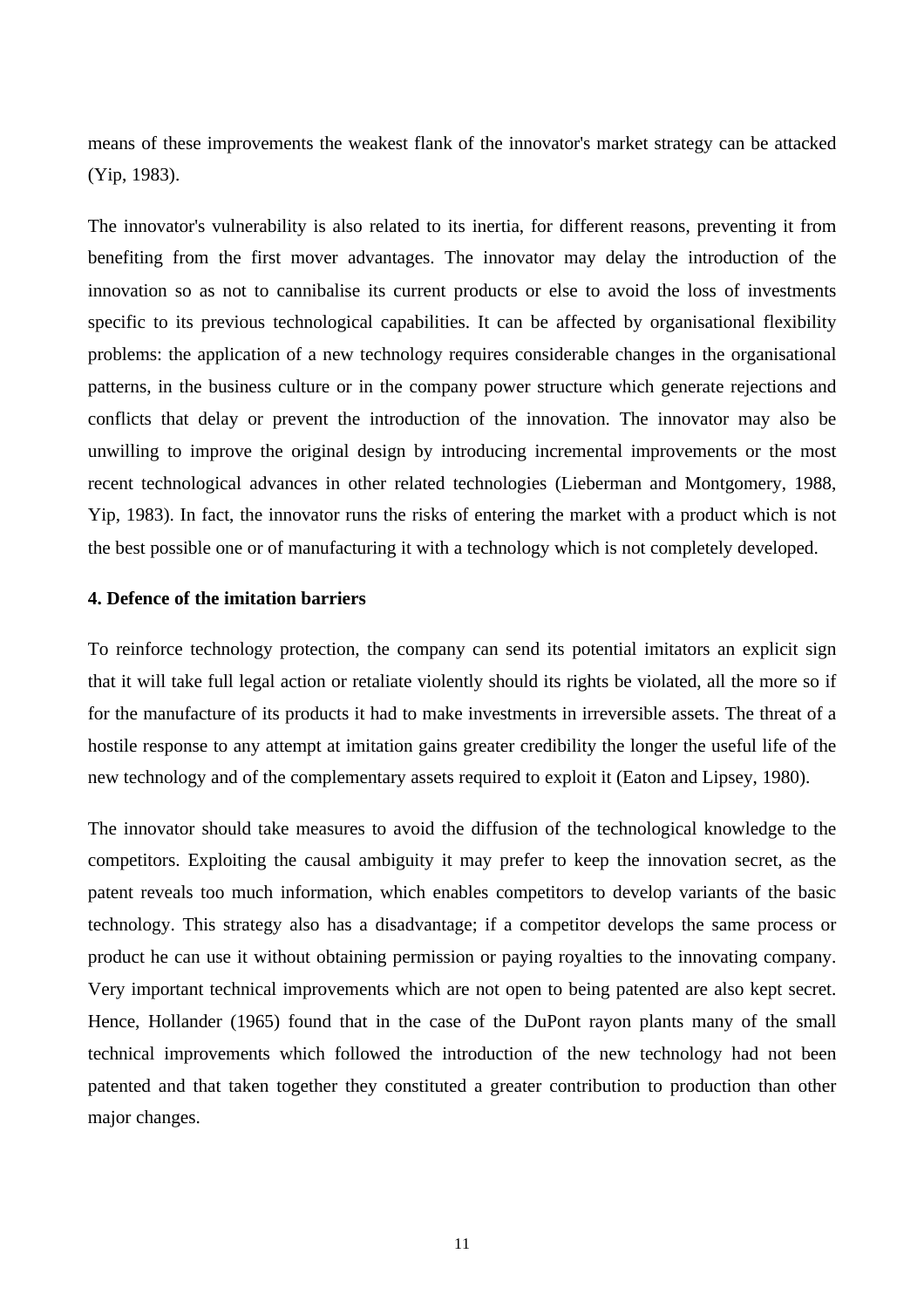Some companies do not only develop new products internally but also increasingly tend to manufacture their own machinery; in this way they do not divulge the machine characteristics to the machinery suppliers. The latter by leaking details about the new product and even providing clues about its characteristics and components inform competitors. On the other hand, when the companies manufacture machines and equipment for their own use and have a large production capacity, they inhibit technological standardisation, thus creating obstacles for imitation.

It is also important to avoid knowledge leaving the company along with the workers, to control the knowledge transferred to partners in a technological alliance and to control the spread of knowledge transferred or generated in an alliance towards other competitors. The loss of human resources can be very costly when an individual leaves the company taking knowledge which is non separable from him or should it be separable becomes highly valuable for a competitor. A key aspect in human resource management is attempting to prevent workers leaving, trying to retain them and using different methods to expropriate the benefits they generate. Labour Law allows the inclusion in contracts of certain clauses limiting the freedom of movement of personnel, at least for a certain period of time. But it is difficult and expensive to make these clauses stand up in court; furthermore, different courts interpret them differently and so it is not an efficient means of protecting technology (Badaracco, 1991).

Different mechanisms which produce incentives for remaining in the company can also be incorporated into the job contract. Hence, the distribution over time of appropriate salary packages can be structured in such a way that current remuneration is decreased at the expenses of increases in the future remuneration in the form of compensations for long service or high pensions which the worker loses should he leave the company. The future perception of these deferred payments takes the form of recovering an investment the worker had been building up over time as a guarantee of his remaining in the company, and so termed "golden handcuffs".

The business culture also contributes to retaining human resources by including among its key values the workers' loyalty to the company. Long term employment strengthens this value just as the expectations created by a clear promotion system which works according to some implicit rules (long service, for example). These are not formally written down anywhere in the company but constantly respected over time and integrated in its business culture. Finally, the culture and norms of a country can encourage the retention of workers; for example, in Japan it is socially frowned upon for a worker to leave his company to work in another, and the period of time an employee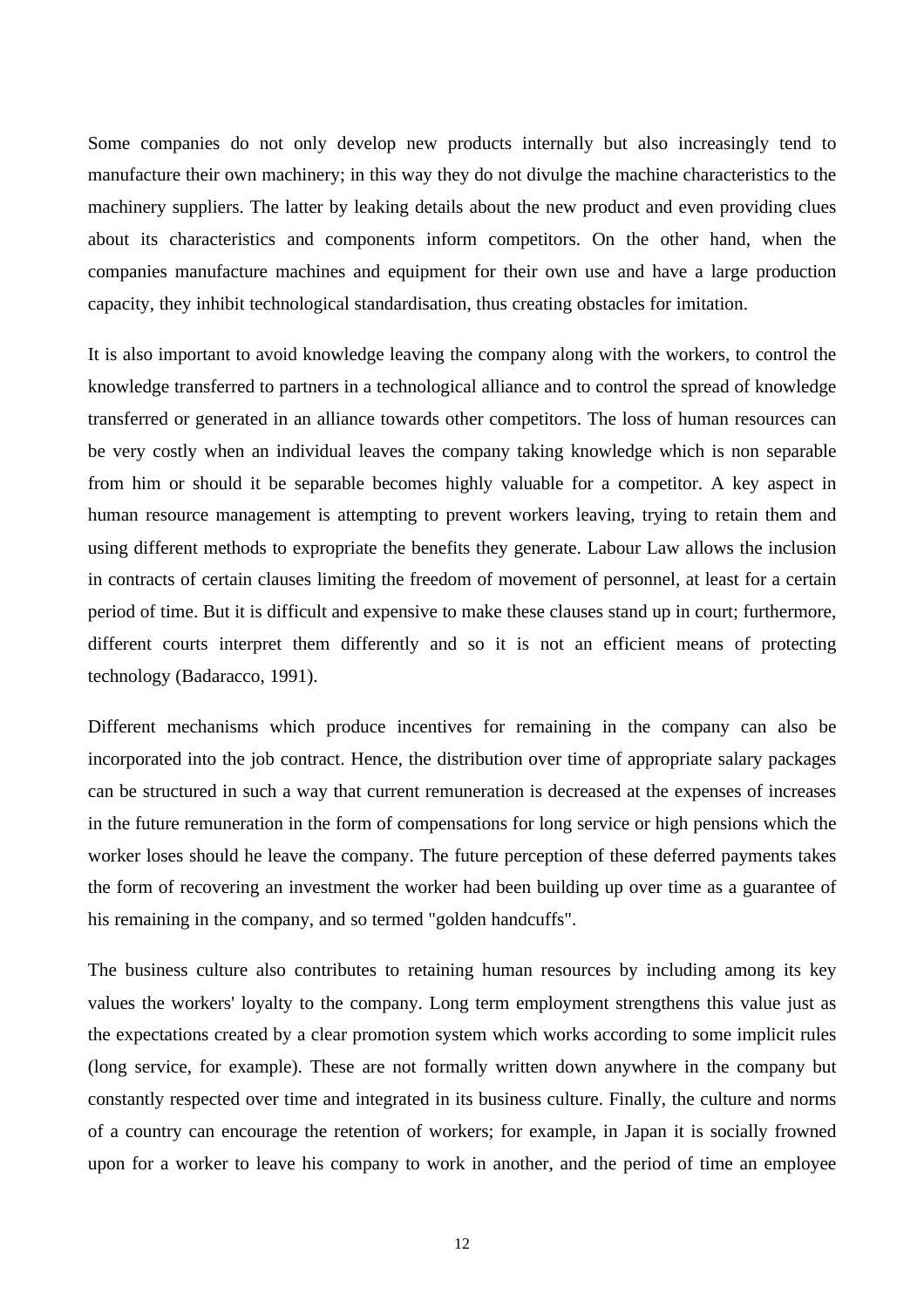remains in a company considerably affects his wage and especially his retirement pension.

As for strategic alliances it is necessary to avoid breaking the agreement and so maintain long-term stability. A stable alliance prevents the partners from co-operating with companies which do not form part of the agreement and thus limits technology imitation. The breaking of an alliance enables the companies to seek new partners with which they can interchange the technologies developed in the framework of the finalised agreement, dissipating the advantages created, and at the same time developing other new more efficient ones.

The stability of the alliance is conditioned by the degree of its acceptance by the other members or parties of the co-operating organisations and by its own organisational complexity. It is also conditioned by the status, mobility and competence of the management of the associated companies involved in the agreement. Management mobility and their pursuit of short-term objectives can cause the breakdown of alliances. Managers know that they will soon be in another company or another post and that it is unlikely that they will be held responsible for the consequences of their past decisions (Axelrod, 1984). Hence, they will break the alliance if this benefits their personal expectations.

The stability of the alliance is obtained by promoting trust between the parties, more than emphasising the formal and legal aspects of the contracts. In this respect, Macaulay (1963) reaches the conclusion that businessmen prefer to trust in somebody's word expressed in the form of a short letter, a handshake or even simply in their honesty even if the transaction is exposed to serious risks. Even when two companies make use of a contract to formally seal an agreement, Macaulay (1963) discovered that they would rarely have recourse to judicial sanction if they had to make adjustments due to later circumstances. Trust encourages a fluent communication which can include personal or social matters and so increases the interdependence between partners, strengthening trust and reinforcing long term relations. To gain this trust, in the alliance creation process, attention must be focused not on contractual or capital investment-related questions but rather on the quality of the people who will directly develop the contracts within their respective organisations. Besides, success requires frequent ice-breaking meetings at least at three organisational levels: top management, consultant staff and executive management (Ohmae, 1989).

Trust must have a mutual basis, which takes the form of distributive justice (Axelrod, 1984). As soon as one of the partners begins to feel that the situation is unfair or unequal, co-operation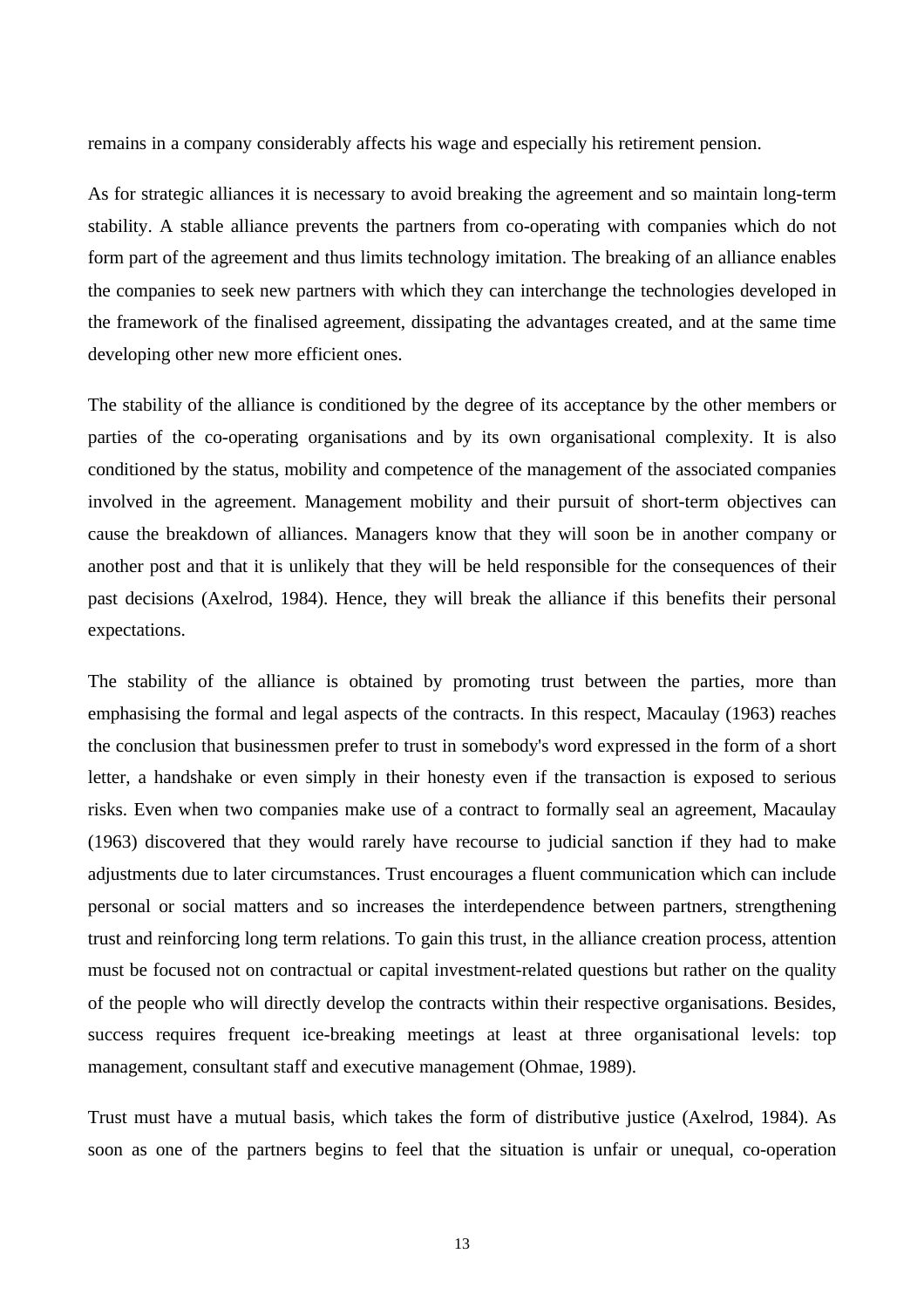disappears (Ohmae, 1989). This equity is not easily obtained especially if the partners are of different size and characteristics. Nor is it possible to join forces in the pursuit of common aims if each party has a different competitive strategy. Reciprocity is obtained efficiently if the partners are of equal dimensions, have complementary common resources, assets and aims (Hamel *et al.*, 1989).

The stability of the alliance, however, does not only depend on the trust and reciprocity between the parties, but on the lasting nature of the relation (Axelrod, 1984) which is normally based on the social recall or, what amounts to the same, the company capacity to remember which partners have been flexible in the past and which have been irrationally selfish (Ouchi, 1984). If a company takes advantages of its partners, in the future when it attempts to create a new alliance its potential partners will recriminate it for its past opportunistic behaviour and will refuse to negotiate a cooperative agreement. Hence, fairplay in the transaction is not guaranteed by the threat of litigation but rather by the expectation of future mutually advantageous transactions (Axelrod, 1984). The stability of the alliance is reaffirmed when three conditions are fulfilled: the partner is identifiable in the market, its long-term profitability depends on establishing new alliances and when potential partners are in a position to learn that this partner is not trustworthy, without incurring high costs.

Two facts strengthen the stability of the alliances even further: the existence of a sponsor and a good institutional leadership. It is essential that each partner has at least one internal sponsor, responsible for the alliance over a long period of time. This sponsor has to be firmly convinced that this form of co-operation is advantageous for his company and the agreement is worth developing (Ohmae, 1989). On the other hand, a good institutional leadership during the setting up of the alliance manages to set the common aim and establish trust between the parties. This leadership will depend on the type of co-operation agreed upon. For example, an alliance to create a common research laboratory must have a charismatic leader who could be an outstanding scientist prestigious enough among his fellow researchers under his supervision (Ouchi, 1984). In other circumstances, the leader could be a person capable of bringing together divergent opinions or integrating different cultures.

Another possibility is to give proof of commitment to the agreement by means of a stock exchange protocol including restrictions for its later sale. The stock exchange between the co-operating companies shows their intention not to behave in an opportunistic way. If one of the companies makes a decision which prejudices the other it will also be affected since the market value of the stock in its possession falls. Furthermore, should there be a breach of contract, the firm may have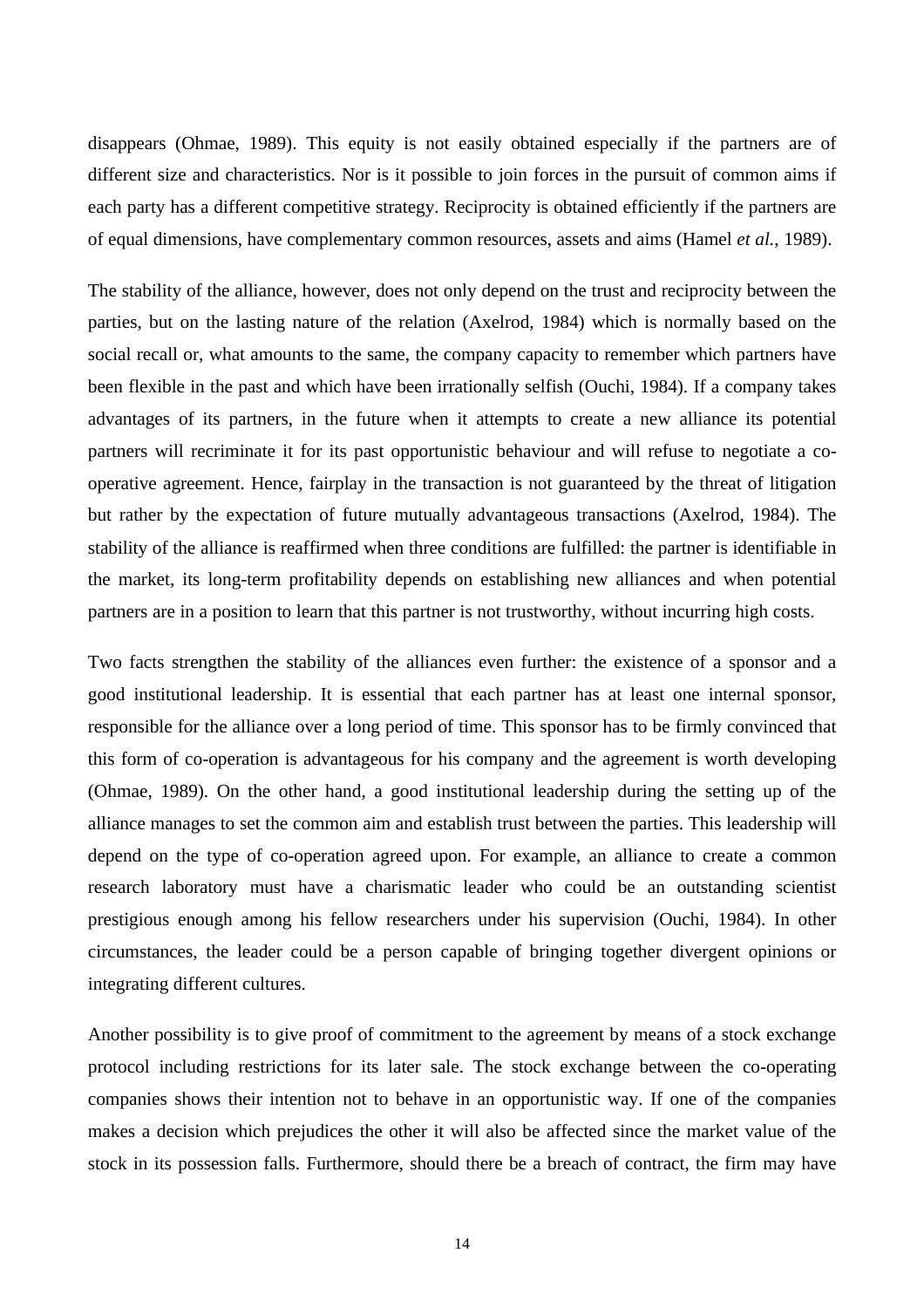left a significant proportion of its public capital in hands which are no longer friendly. In the same way, the investments specific to the agreement made by all the partner companies encourage them to maintain an attitude of co-operation (Pisano, 1989).

# **5. References**

- ABELL, D. E. and HAMMOND, J. S.: Strategic market planning, Prentice-Hall, Englewood Cliffs, 1979.
- AXELROD, R.: The evolution of co-operation, Basic Books, EE.UU., 1984.
- BADARACCO, J. L.: The knowledge link, The Harvard Press, Cambridge, Massachusetts, 1991.
- BROZEN, Y.: "Invention, innovation, and imitation", American Economic Review, vol. 41, n. 2, may, 1951, pp. 239-257.
- BUZZELL, R. D. and FARRIS, P. W.: "Marketing cost in consumer goods industries", in H. THORELLI (ed.),  $Strategy + structure = performance$ , Indiana University Press, Bloomington, 1977.
- CARPENTER, G. S. and NAKAMOTO, K.: "Consumer preference formation and pioneering advantage", Journal of Marketing Research, august, 1989, pp. 285-298.
- CHANDLER, A. D.: Scale and scope: The dynamics of industrial capitalism, Harvard University Press, Cambridge, Massachusetts, 1990.
- COCKBURN, I. and GRILICHES, Z.: "Industry effects and the appropriability measures in the stocks market valuations of R&D and patents", American Economic Review, vol. 78, 1988, pp. 419-423.
- COHEN, W. M. and LEVINTHAL, D. A.: "Absorptive capacity: A new perspective on learning and innovation", Administrative Science Quarterly, vol. 35, 1990, pp. 128-152.
- COMANOR, W. S. and WILSON, T. A.: "The effect of advertising on competition: A survey", Journal of Economic Literature, vol. 27, June, 1979, pp. 453-476.
- DAVIS, L. and NORTH, D.: Institutional change and American economic growth, Cambridge University Press, Cambridge, 1971.
- DIERICKX, I. and COOL, K.: "Asset stock accumulation and sustainability of competitive advantage", Management Science, vol. 15, n. 12, December, 1989, pp. 1504-1513.
- EATON, B. C. and LIPSEY, R. G.: "Exit barriers are entry barriers: The durability of capital as a barrier to entry", Bell Journal of Economics, autumn, 1980, pp. 721-729.
- FREEMAN, C.: The economics of industrial innovation, Penguin Books, 1974.
- FUDENBERG, D.; GILBERT, R.; STIGLITZ, J. and TIROLE, J.: "Pre-emption, leapfrogging and competition in patent races", European Economic Review, vol. 22, 1983, pp. 3-31.
- GHEMAWAT, P. and SPENCE, A. M.: "Learning curve spillovers and market performance", Quarterly Journal of Economics, vol. 100, 1985, pp. 839-852.
- GHEMAWAT, P.: Commitment: The dynamic of strategy, Free Press, New York, 1991.
- HAMEL, G.; DOZ, Y. L. and PRAHALAD, C. K.: "Collaborate with your competitors -and win",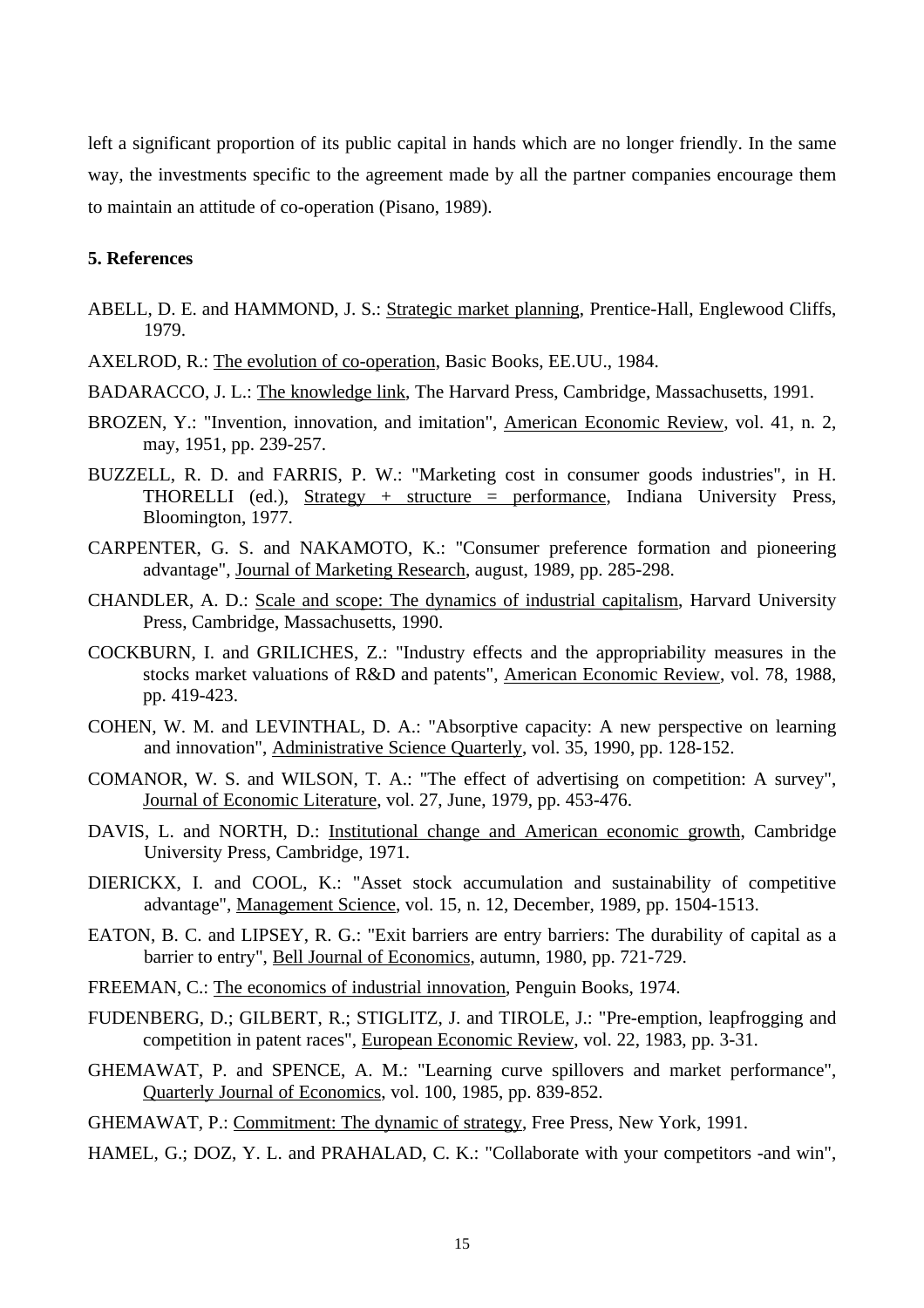Harvard Business Review, January-February, 1989, pp. 133-139.

- HAMEL, G. and PRAHALAD, C. K.: Competing for the future, Harvard Business School Press, Massachusetts, 1994.
- HOLLANDER, S.: The sources of increased efficiency: A study of DuPont rayon plants, MIT Press, Cambridge, Massachusetts, 1965.
- KATZ, M. L. and SHAPIRO, C.: "Technology adoption in the presence of network externalities", Journal of Political Economy, vol. 94, 1986, pp. 822-841.
- KERIN, R. A.; VARADARAJAN, P. R. and PETERSON, R. A.: "First-mover advantage: A synthesis, conceptual framework, and research propositions", Journal of Marketing, vol. 56, October, 1992, pp. 33-52.
- KOGUT, B. and ZANDER, U.: "Knowledge and the speed of the transfer and imitation of organizational capabilities: An empirical test", Organization Science, vol. 6, n. 1, 1995, pp. 76-92.
- LEONARD-BARTON, D.: "Core capabilities and core rigidities: A paradox in managing new product development", Strategic Management Journal, vol. 13, 1992, pp. 111-125.
- LEVIN, R.; KLEVORICK, A.; NELSON, R. and WINTER, S.: "Appropriating the returns from industrial research and development", Brookings Papers on Economic Activity, vol. 3, 1987, pp. 783-820.
- LIEBERMAN, M. B. and MONTGOMERY, D. B.: "First-mover advantages", Strategic Management Journal, vol. 9, summer, 1988, pp. 41-58.
- LIPPMAN, S. A. and RUMELT, R. P.: "Uncertain imitability: An analysis of interfirm differences in efficiency under competition", The Bell Journal of Economics, vol. 13, 1982, pp. 418- 438.
- MACAULAY, S.: "Non-contractual relations in business: A preliminary study", American Sociological Review, vol. 28, spring, 1963, pp. 55-67.
- MANSFIELD, E.: "Technical change and the rate of imitation", Econometrica, October 1961, pp. 741-766.
- MANSFIELD, E.: "How rapidly does new industrial technology leak out?", Journal of Industrial Economics, 31, 1985, pp. 217-223.
- MANSFIELD, E.; SCHWARTZ, M. and WAGNER, S.: "Imitation costs and patents: an empirical study", The Economic Journal, vol. 91, 1981, pp. 907-918.
- MARITI, P. and SMILEY, R. H.: "Co-operative agreements and the organization of industry", The Journal of Industrial Economics*,* vol. XXXI, n. 4, June 1983, pp. 437-451.
- MARQUIS, D. G. and STRAIGHT, D. L.: "Organizational factors in project performance", MIT Sloan School of Management Working Paper No. 133-65, 1965.
- MOKYR, J.: The lever of riches. Technological creativity and economic progress, Oxford University Press, 1990.
- MUELLER, W. F.: "The origins of the basic inventions underlying Du Pont's major product and process innovations, 1920-1950", in R. R. NELSON (ed.): The rate and direction of inventive activity: Economic and social factors, Princeton University Press, Princeton, 1962.